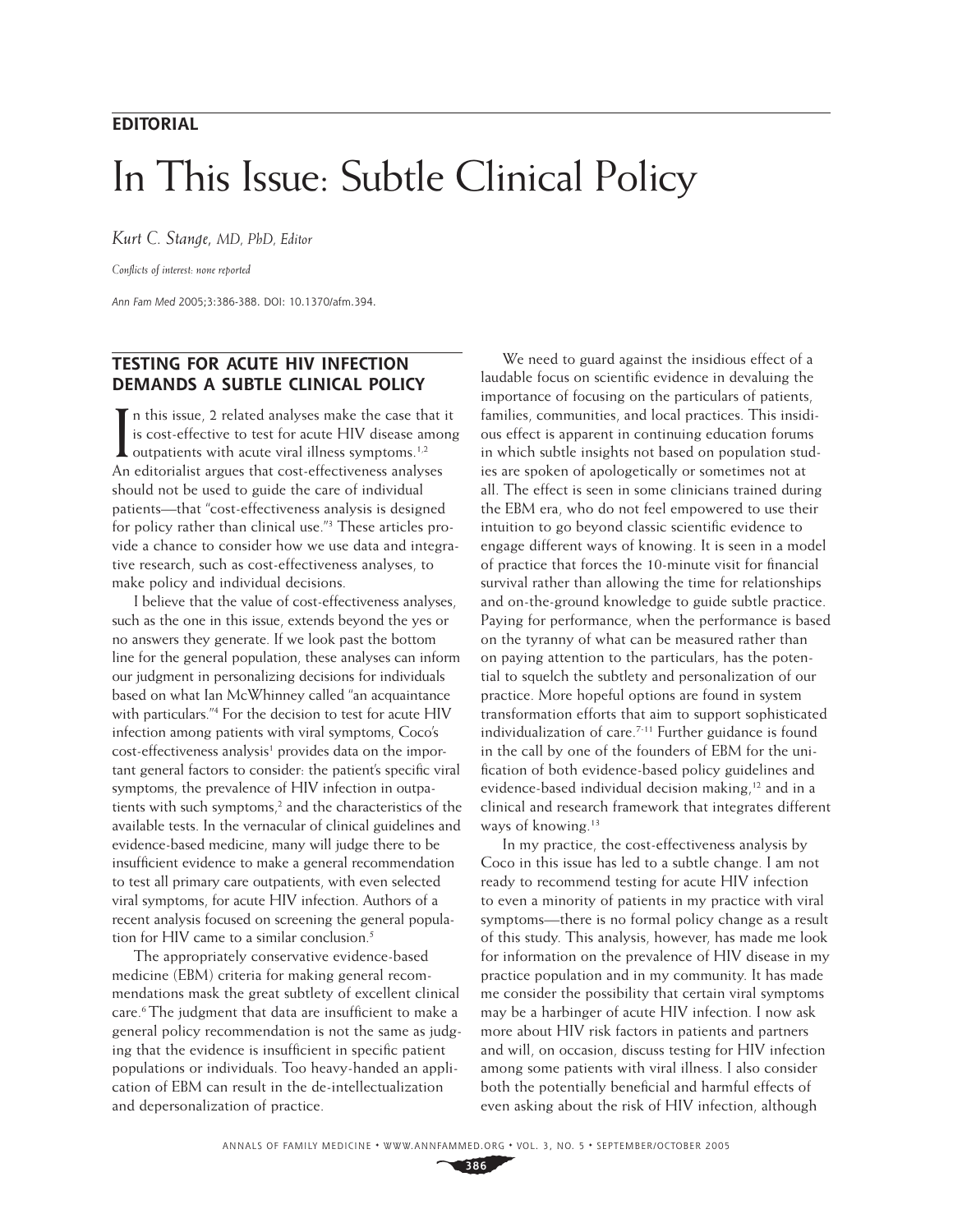the available evidence doesn't apply well to the situation of patients with acute viral symptoms.

Cost-effectiveness analysis can lead to general clinical rules—policy at 10,000 feet. Clinical care is provided by community-based practices at the level of individuals and families—policy on the ground. A combination of support for general strategies at 10,000 feet and freedom to implement subtle clinical policies on the ground is needed to provide care that is both effective and cost-effective.

#### **STUDIES OF CLINICAL PHENOMENA AND PRACTICE APPROACHES**

A careful qualitative study by Walter and colleagues<sup>14</sup> in this issue identifies how patients understand the meaning of their family history of cancer, heart disease, and diabetes. The findings are important for efforts to inform patient- and family-centered risk assessment and communication.

Epstein and colleagues<sup>15</sup> used a covert standardized patient to evaluate physicians' patient-centered communication. They find that greater patient-centeredness is associated with lower rates of diagnostic testing and greater health care expenditures, but also with increased visit length. Without reimbursement systems that recognize this trade-off, the systems and patient benefits of a patient-centered approach are paid for by the primary care clinician and are thus disincentivized.

An interesting study of pneumonia treatment in nursing home patients takes advantage of the natural experiment of intercountry practice differences.<sup>16</sup> The authors find that patients' health status appears to be more important than the aggressiveness of antibiotic treatment in mortality among nursing home residents with lower respiratory tract infection.

In an intensive mixed methods study of Midwestern family medicine practices, Crabtree and colleagues $17$ examine the place of clinical preventive services among competing demands for provision of acute and chronic illness care. They find diverse practice approaches that focus on the clinical encounter, and they identify factors that may be useful in designing practice-individualized improvement strategies.

### **METHODOLOGY STUDIES, SYSTEMATIC REVIEWS AND REFLECTIONS**

Two methodology studies show the value of a new measurement tool and of a novel application of a promising analysis technique. Shields and colleagues<sup>18</sup> describe the development and validation of the theorybased Rochester Participatory Decision Making Scale. In another study, social network analysis<sup>19</sup> is applied

to characterize 2 family medicine practices. Previously used in public and community health settings, the authors find this technique to be valuable in quantitatively analyzing interaction patterns and in understanding differences between practices.

One systematic review finds evidence for common clinical practices that have been understudied in the primary care setting, whereas another review finds that the available data do not support an emerging clinical practice. Arroll and colleagues<sup>20</sup> find that both tricyclic antidepressants and selective serotonin reuptake inhibitors are effective for treatment in primary care. This information is important because previous systematic analyses have not focused on the primary care setting. These authors find that the relatively low doses of tricyclic antidepressants sometimes used in primary care may be effective. The systematic review by Levri and colleagues<sup>21</sup> finds insufficient evidence to support using metformin as treatment of overweight or obese adults without diabetes, or for treatment of nondiabetic women with polycystic ovary syndrome.

In an essay portraying a challenging patient, Neher<sup>22</sup> shows how uncovering a remote traumatic event helps to understand past missed opportunities while requiring great care to manage the resulting anger and its potential consequences. Interestingly, the online discussion<sup>23</sup> of 2 articles from the last issue of *Annals*24,25 raises related issues about the importance and potential difficulties of uncovering past emotional traumas.

The impact of the research and essays in this issue will be enhanced by your interpretation. We invite all *Annals* readers to participate in the online discussion at http://www.AnnFamMed.org.

**To read or post commentaries in response to this article, see it online at http://www.annfammed.org/cgi/content/full/3/5/386**.

#### **References**

- 1. Coco AS. Cost-effectiveness of expanded testing for primary HIV infection. *Ann Fam Med.* 2005;3:391-399.
- 2. Coco AS, Kleinhans E. The prevalence of primary HIV infection in symptomatic ambulatory patients. *Ann Fam Med.* 2005;3:400-404.
- 3. Ganiats T. Should we screen patients with viral symptoms for HIV disease? *Ann Fam Med.* 2005;3:389-390.
- 4. McWhinney IR. An acquaintance with particulars... *Fam Med.*  1989;21:296-298.
- 5. Paltiel AD, Weinstein MC, Kimmel AD, et al. Expanding screening for HIV in the United States – an analysis of cost-effectiveness. *N Engl J Med.* 2005;352:586-595.
- 6. Davis NL. The art of EBM [eletter]. http://www.annfammed.org/cgi/ eletters/3/3/271#3337, 21 July 2005.
- 7. Sidorov J. We have a way to go! [eletter]. http://www.annfammed. org/cgi/eletters/3/4/300#3477, 20 August 2005.
- 8. Singer GR. Chronic care model [eletter]. http://www.annfammed. org/cgi/eletters/3/4/300#3456, 13 August 2005.

ANNALS OF FAMILY MEDICINE ✦ WWW.ANNFAMMED.ORG ✦ VOL. 3, NO. 5 ✦ SEPTEMBER/OCTOBER 2005